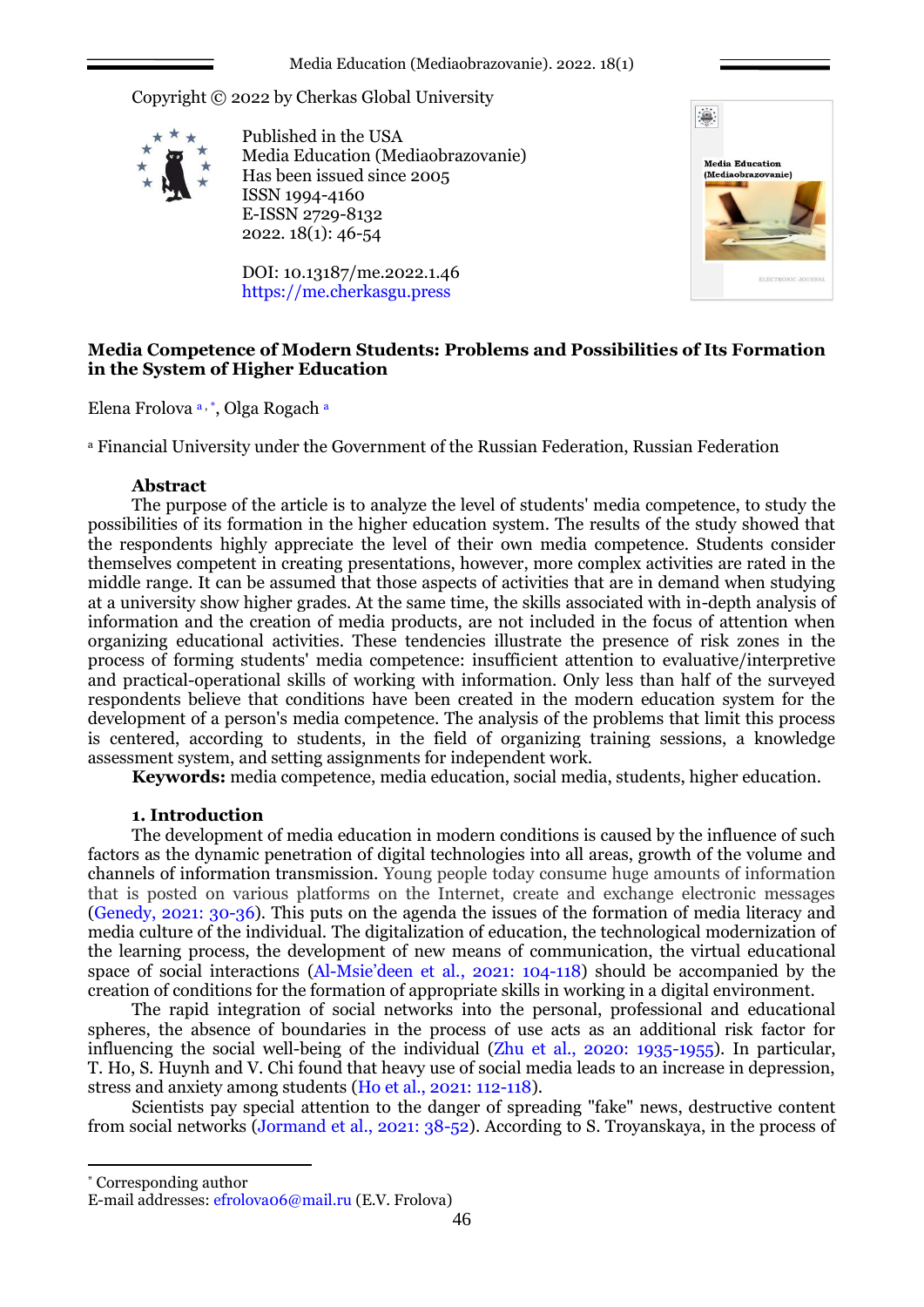<span id="page-1-9"></span>interacting with aggressive news from the media and conflicting content, consciousness of people become chaotic [\(Troyanskaya, 2014: 156-159\)](#page-7-1). Risks of distortion of information, the possibility of manipulating public consciousness impose new requirements on the institute of education [\(Frolova](#page-6-3)  [et al., 2020: 331-336\).](#page-6-3) In this context, the key task of media education is the practice of developing skills that allow one to «resist» the randomly increasing information flows. Developing this idea, R. Kamenev, V. Krasheninnikov, A. Trotskaya conclude that the skills of analyzing media texts become a condition for preserving the country's human capital, developing its cultural potential, and increasing the competitiveness of the national economy [\(Kamenev et al., 2019: 65-71\).](#page-7-0)

### <span id="page-1-4"></span><span id="page-1-3"></span>**2. Materials and methods**

The purpose of the article is to analyze the level of students' media competence, to study the possibilities of its formation in the higher education system of the Russian Federation.

The article used both general scientific and empirical research methods. The authors carried out a pilot study; a questionnaire survey of students was chosen as the key method. The questionnaire was posted on the Google platform: https://docs.google.com/ forms/d/1JEAGGV2v3HmfJ27u1gkw2UVj2M1FPHhZVwetCN7NrKM/edit. The sample is spontaneous (N=148). Respondents recruited through social media. The spontaneous nature of the sample, as well as the number of respondents, can be considered as limitations of the study. However, the data obtained made it possible to test the hypotheses put forward, to form conclusions and directions for further research.

During the study, the following hypotheses were put forward:

1. Media competence of young people includes basic skills in working with information and communication technologies (preparing presentations, working on the Internet), with an insufficient level of development of evaluative / interpretive and practical-operational skills of working with information.

2. The modern system of higher education, with ample opportunities for access to knowledge bases, does not provide for the formation of media competence of young people; versatile practices of enhancing the evaluative and creative activity of students when working with media content are insufficiently used.

3. Students with a higher level of media competence are more responsible in finding the necessary information in preparation for classes.

### <span id="page-1-5"></span>**3. Discussion**

<span id="page-1-6"></span>New trends associated with an increase in the volume of information make special demands on the media competence of today's youth. Searching, reading, analyzing, understanding and interpreting information content are among the basic competencies required for work and study [\(Pereira, Moura, 2019:](#page-6-4) 678-689). In modern conditions «media competence includes not only the skills of using information technologies, the ability to navigate the Internet, but also the presence of a culture of media communication, interaction with other media users» (Konkov, 2019: 128).

<span id="page-1-1"></span>As A. Fedorov, the media competence of an individual is a combination of his motives, knowledge, skills that contribute to the choice, use, critical analysis, assessment, creation and transmission of media texts [\(Fedorov, 2010: 64\).](#page-6-5) Of particular interest is the indicators of the development of media competence developed by the scientist: motivational, contact, informational, perceptual, interpretive/evaluative, practical-operational, creative [\(Fedorov, 2013: 231-247\).](#page-6-6)

<span id="page-1-7"></span><span id="page-1-2"></span>Based on the analysis of in-depth media-biographical interviews with respondents of different age groups, factors were identified that prevent the negative influence of the media on the consciousness of individuals. These included the following: selective criticality, pragmatic trust and competence in the analysis of information, navigation through the news [\(Schwarzenegger, 2020:](#page-7-2)  [361-377\).](#page-7-2) These conclusions make it possible to single out the elements of a person's media competence, where the central link is criticality in the process of information consumption.

<span id="page-1-10"></span><span id="page-1-8"></span><span id="page-1-0"></span>This conclusion was confirmed by the TGLA study by van der Meer and M. Hameleers. Consumers of online news prefer to read and evaluate positively political news that confirms their previous views [\(Van der Meer, Hameleers, 2021: 3156-3178\)](#page-7-3). In this context, the conclusions of S. Choi gain importance, which substantiates the role of selection and evaluation of news content [\(Choi, 2021:](#page-6-7)  [3677-3701\).](#page-6-7) The formation of the skill of critical perception of information should be based on the skills of identifying stereotypes that affect the assessment of media content [\(Tian et al., 2021\).](#page-7-4)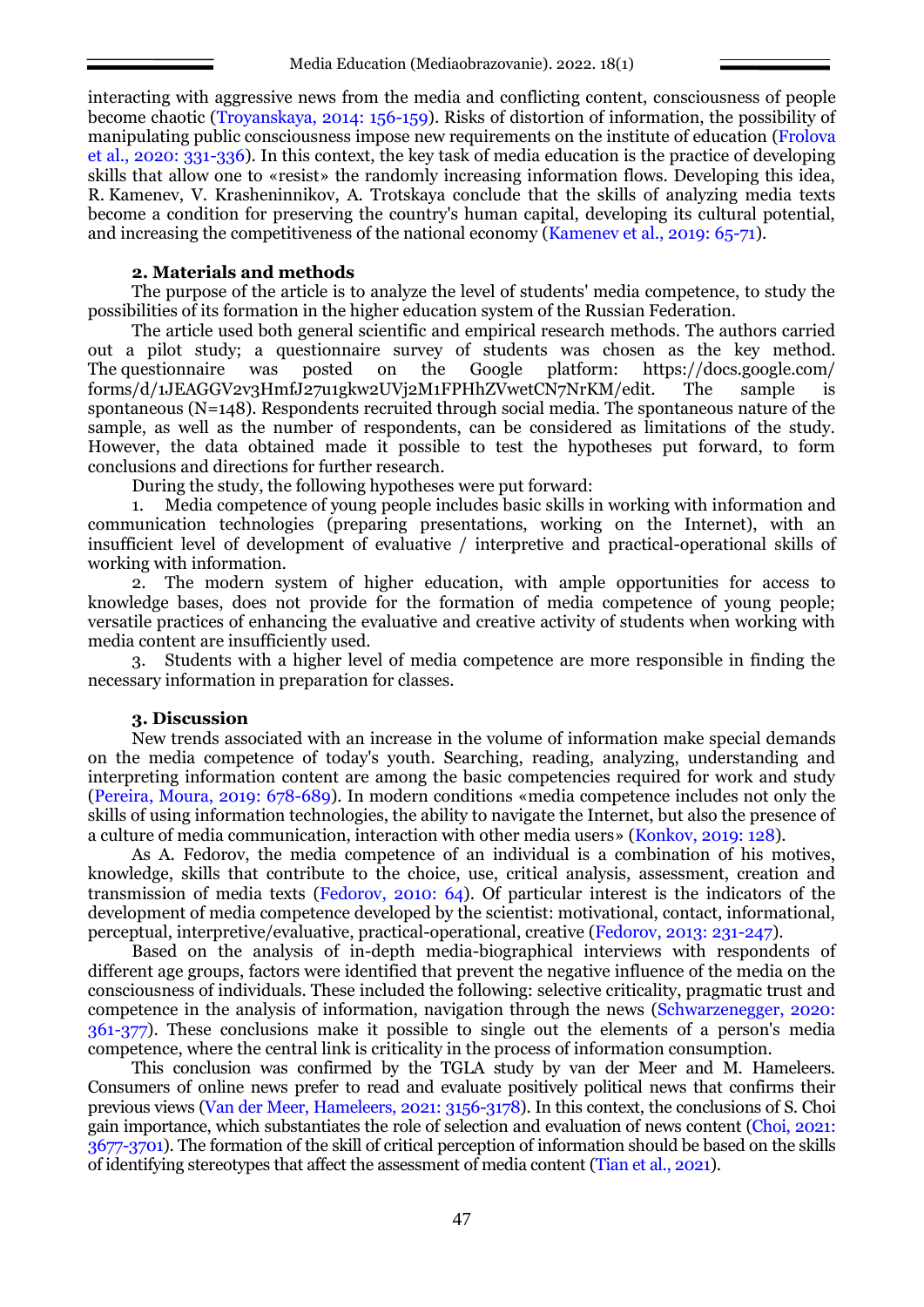O. Mavropulo and E. Muryukina single out another key element of the personality's media competence. They talk about "creative indicator, which is the "embodiment" of the consolidated use of theoretical knowledge and practical skills to develop new media texts through creativity" [\(Mavropulo, Muryukina, 2018: 99\).](#page-6-2)

<span id="page-2-12"></span>In the study A. Kuatbekov, E. Vershitskaya, I. Kosareva, V. Ananishnev provided a description of the most important elements of the structure of media competence: digital literacy, content interpretation, content creation and digital awareness. The authors propose mechanisms for the formation of media competence in the educational environment: the involvement of students in the development of media content, group interactions. The authors conclude that media competence is the result of effective planning and organization of students' practical activities in the digital media space [\(Kuatbekov et al., 2020\).](#page-7-5)

<span id="page-2-9"></span>Modern youth has basic skills in working with media, the foundation of which is digital literacy, an active user position on the Internet. However, access to information and its consumption does not guarantee the development of more fundamental competencies when working with media. V. Lugovsky and M. Kokh note that modern students "lack the ability to navigate sources, to be critical of information", young people experience difficulties in conducting a comparative analysis of the opinions of different authors, avoids turning to alternative points of view [\(Lugovsky, Koh, 2018: 146\)](#page-7-6). Increased access to mobile news, fast reading of news on social media form new patterns of consumption of media products, the basis of which is fragmentation, superficiality, and chance ([Yanardağoğlu, 2021:](#page-8-0) 149-166).

<span id="page-2-18"></span><span id="page-2-16"></span><span id="page-2-10"></span><span id="page-2-4"></span>Despite the wide availability of educational materials in the information space of modern universities, students do not fully use all the possibilities of using scientific literature in the learning process (Vetrova [et al., 2019: 370-377\).](#page-7-7) Young people are primarily focused on the consumption of entertainment content [\(Frolova, Rogach, 2021: 616-625\).](#page-6-8) Media skills are determined by the level of digital literacy of young people, their economic and social status [\(Banaji,](#page-6-9)  [Moreno-Almeida, 2021: 121-142\).](#page-6-9)

<span id="page-2-1"></span>The need to change approaches to the formation of youth media competence in the modern education system is emphasized by many researchers. O. Tikhonova, I. Azizyan and N. Grechushkina point to the need to transform pedagogical practices in organizing classroom and independent work of students. The conclusion is made about the priority of creative, research and project tasks in the process of preparing students [\(Tikhonova et al., 2019: 114\).](#page-7-8)

<span id="page-2-15"></span><span id="page-2-6"></span>The conclusions made by J. Jenson and M. Droumeva are of interest. Scientists insist on the need to apply innovative approaches to the development media competence of "digital" generation. J. Jenson and M. Droumeva conclude that the pedagogy of "game design" can be an effective method of increasing not only the computer literacy of young people, but also the formation of their skills when working with media content (Jenson, Droumeva, 2017: 212-225). Similar conclusions were obtained in the studies of other scientists who consider game teaching methods as one of the possible alternatives for achieving the necessary educational results (Goncharova, 2012: 38-4[4; Vinichenko et al., 2020: 694\)](#page-7-9), factors of activating routine or complex processes [\(Kamalodeen et al., 2021: 36\).](#page-6-4)

<span id="page-2-17"></span><span id="page-2-7"></span><span id="page-2-5"></span>Al-Sawy recommends expanding training programs, actively using electronic information resources, and applying research methods. In addition, the scientist proposes to intensify the use of the Internet in the learning process, to link electronic information resources to academic courses [\(Al-Sawy, 2021: 43-49\)](#page-6-1).

<span id="page-2-14"></span><span id="page-2-13"></span><span id="page-2-11"></span><span id="page-2-8"></span><span id="page-2-3"></span><span id="page-2-2"></span><span id="page-2-0"></span>A. Morozova considers social networks, on the one hand, as a material for study (as an element of the media sphere); on the other hand, as a tool for media education [\(Morozova, 2015:](#page-7-10)  [24-31\).](#page-7-10) T. Boronenko, A. Kaisina and V. Fedotova believe that the use of social networks is one of the most demanded forms of enhancing the research interests of young people [\(Boronenko et al.,](#page-6-10)  [2017: 15-26\).](#page-6-10) Social networks today are becoming a platform for exchanging opinions, searching for and creating groups of like-minded people, posting their publications, which creates the foundation for the development of media competence of the individual ([Paßmann, Schubert, 2021:](#page-7-11)  [2947-2963](#page-7-11)[; Mäkinen, 2021:](#page-7-12) 2964-2978; [Khalil A, Storie, 2021: 3038-3061\).](#page-7-0) These ideas were developed in the research of E. Bloch. The author reveals the possibilities of using the social network VKontakte to develop such skills of young people as creating media products, collecting and analyzing information, PR competence (event advertising), forming communities and exchanging information (Blokh, 2016: 38-43).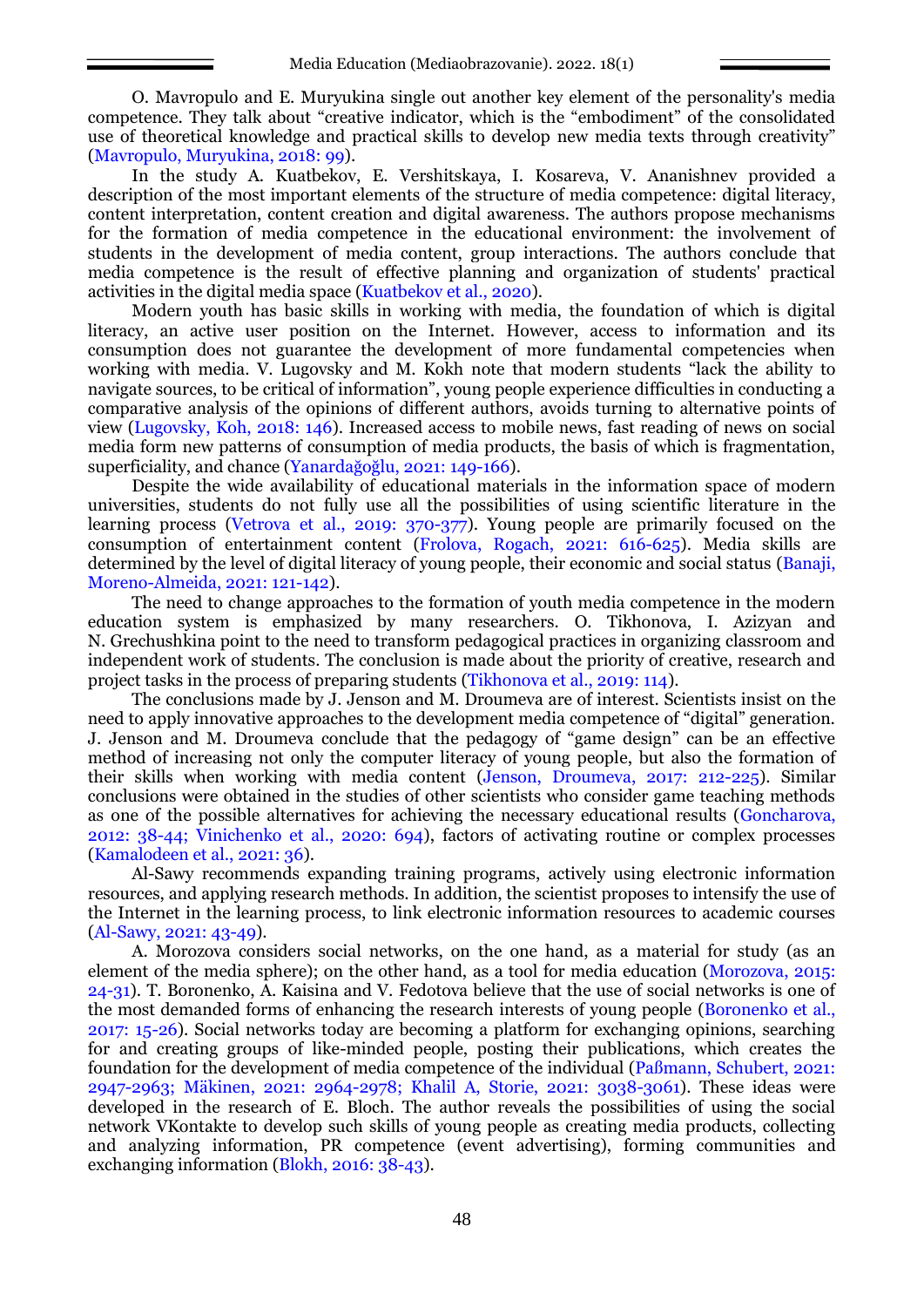#### **4. Results**

Most of the surveyed respondents (60.8 %) rated their skills in working with the media and on the Internet rather high (4 and 5 on a five-point scale). When posing this question, the respondents were explained that the score "5" corresponds to a high level of media competence: "I can set filters when working with media, create my own blogs, post all the special information and knows a number of special program", and the score "1" corresponds to the user level: "I have a general idea of the possibilities of the network, I use search queries and social networks".

Almost every third (29.7 %) respondent chose the answer "satisfactory" (3 points) when answering this question. At the same time, almost every tenth (9.5 %) respondent is very pessimistic about the level of his media competence, considering skills in working with the media and the Internet to be unsatisfactory (1 and 2 points). The detailing of the respondents' answers shows the differentiation of assessments of students' media competence: a high level - preparation of presentations, an average level - posting your own materials on social networks, infographic preparation and preparation of analytical reports on statistical data (Table 1). It can be assumed that students either assess their skills insufficiently critically, or narrowly understand the concept of "media competence".

|                                                                                                    | not<br>competent | practically<br>incompetent | practically<br>competent | fully<br>competent |
|----------------------------------------------------------------------------------------------------|------------------|----------------------------|--------------------------|--------------------|
| preparation of analytical reports<br>on statistical data                                           | 4                | 14.9                       | 51.4                     | 29.7               |
| checking the source of<br>information for reliability                                              | 0.8              | 12.8                       | 45.9                     | 40.5               |
| infographic preparation                                                                            | 6.8              | 15.5                       | 48                       | 29.7               |
| selection of publications on the<br>topic, comparative analysis,<br>preparation of own conclusions | 2.7              | 10.8                       | 46.6                     | 39.9               |
| posting your own materials on<br>social networks on various issues                                 | 4.1              | 18.2                       | 36.5                     | 41.2               |
| preparation of presentations                                                                       | 4.1              | 4.7                        | 22.3                     | 68.9               |

**Table 1.** Distribution of answers to the question: "Rate how competent you are in the following aspects of the activity", %

It is interesting that every third student spends no more than 20 minutes looking for information in preparation for classes, while 7.4  $\dot{\%}$  of them spend only 5-10 minutes (Figure 1). The results obtained indirectly indicate an insufficient attention to the search and selection of information, its fragmentary analysis.



Fig. 1. Distribution of answers to the question: "How much time do you usually spend to find the necessary information in preparation for a lesson?", %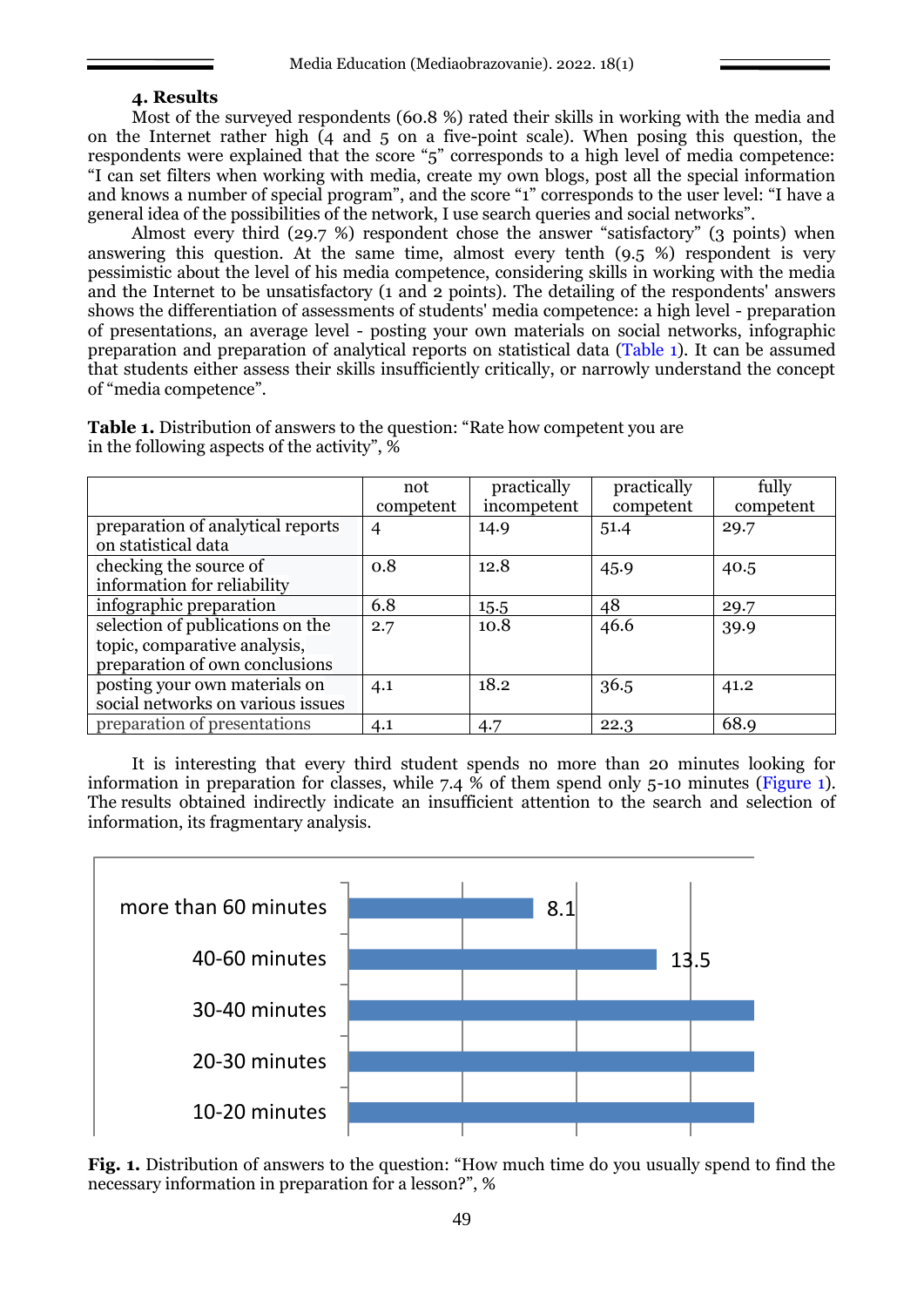To test one of the research hypotheses, let us consider the dependence of assessments of the level of development of individual aspects of media competence and the amount of time spent searching for information in preparation for classes (Table 2).

According to the first criterion «preparation of analytical reports on statistical data» the following results were obtained: the number of degrees of freedom is 15. The value of the Pearson's chi-square test is 18,082. At a significance level of  $p < 0.05$ , the critical value of  $x^2$  is 24,996. The relationship between factorial and effective indicators is statistically insignificant, the level of significance is  $p > 0.05$ .

**Table 2.** Correlation between the length of time to search for information in preparation for classes and assessments of the competence of individual capabilities, pers.

| Rate how competent you<br>are in the following        | How much time do you usually spend to find the necessary<br>information in preparation for a lesson |           |           |           |           | Total   |    |
|-------------------------------------------------------|-----------------------------------------------------------------------------------------------------|-----------|-----------|-----------|-----------|---------|----|
| aspects of the activity                               | $5 - 10$                                                                                            | $10 - 20$ | $20 - 30$ | $30 - 40$ | $40 - 60$ | more    |    |
|                                                       | minutes                                                                                             | minutes   | minutes   | minutes   | minutes   | than 60 |    |
|                                                       |                                                                                                     |           |           |           |           | minutes |    |
| preparation of analytical reports on statistical data |                                                                                                     |           |           |           |           |         |    |
| not competent                                         |                                                                                                     |           |           | 0         | $\Omega$  |         | 6  |
| practically incompetent                               | 3                                                                                                   | 4         | 5         | 3         | 4         | 3       | 22 |
| practically competent                                 | 3                                                                                                   | 28        | 14        | 19        | 8         | 4       | 76 |
| fully competent                                       |                                                                                                     | 8         | 12        | 8         | 8         |         | 44 |
| checking the source of information for reliability    |                                                                                                     |           |           |           |           |         |    |
| not competent                                         | Ω                                                                                                   | Ω         | $\Omega$  | ∩         | $\Omega$  |         |    |
| practically incompetent                               | 2                                                                                                   |           |           |           |           |         | 19 |
| practically competent                                 | 5                                                                                                   | 20        | 18        | 13        |           | 5       | 68 |
| fully competent                                       |                                                                                                     | 17        | 12        | 13        | Q         | 5       | 60 |

According to the second criterion "checking the source of information for reliability" the following results were obtained: the number of degrees of freedom is 15. The value of the Pearson's chi-square test is 14,401. At a significance level of  $p<0.05$ , the critical value of  $x^2$  is 24,996. The relationship between factorial and effective indicators is statistically insignificant, the level of significance is  $p > 0.05$ 

Thus, the third hypothesis of the study was not confirmed. A high level of media competence (in the subjective assessments of respondents) does not guarantee a thoughtful attitude to information, awareness of the need for significant time expenditures on its search, selection and critical understanding.

During the study, the respondents were asked the question: "How many data sources do you read and study in order to draw conclusions on a particular topic?". The survey results showed that the majority of respondents use «3-5 versatile data sources" (49.3 %); 43.2 % chose the answer "2-3 versatile data sources». Only 2 % use «1 any data source»; 5.4 % – "1 data source you verified". At the same time, course of study does not affect the number of used sources of information (Table 3).

**Table 3.** Correlation between the use of a different number of sources and the course of training of students, pers.

| Course of | In order to draw a conclusion on a particular topic, will you study |               |               |               | Total |
|-----------|---------------------------------------------------------------------|---------------|---------------|---------------|-------|
| study     | and read the material of:                                           |               |               |               |       |
|           | 1 any data                                                          | 1 data source | 2-3 versatile | 3-5 versatile |       |
|           | source                                                              | you verified  | data sources  | data sources  |       |
|           |                                                                     |               |               |               | 24    |
|           |                                                                     |               |               | 15            | 36    |
|           |                                                                     |               |               | 30            | 60    |
|           |                                                                     |               | 12            |               | 28    |
| Total     |                                                                     |               | 64            |               | 148   |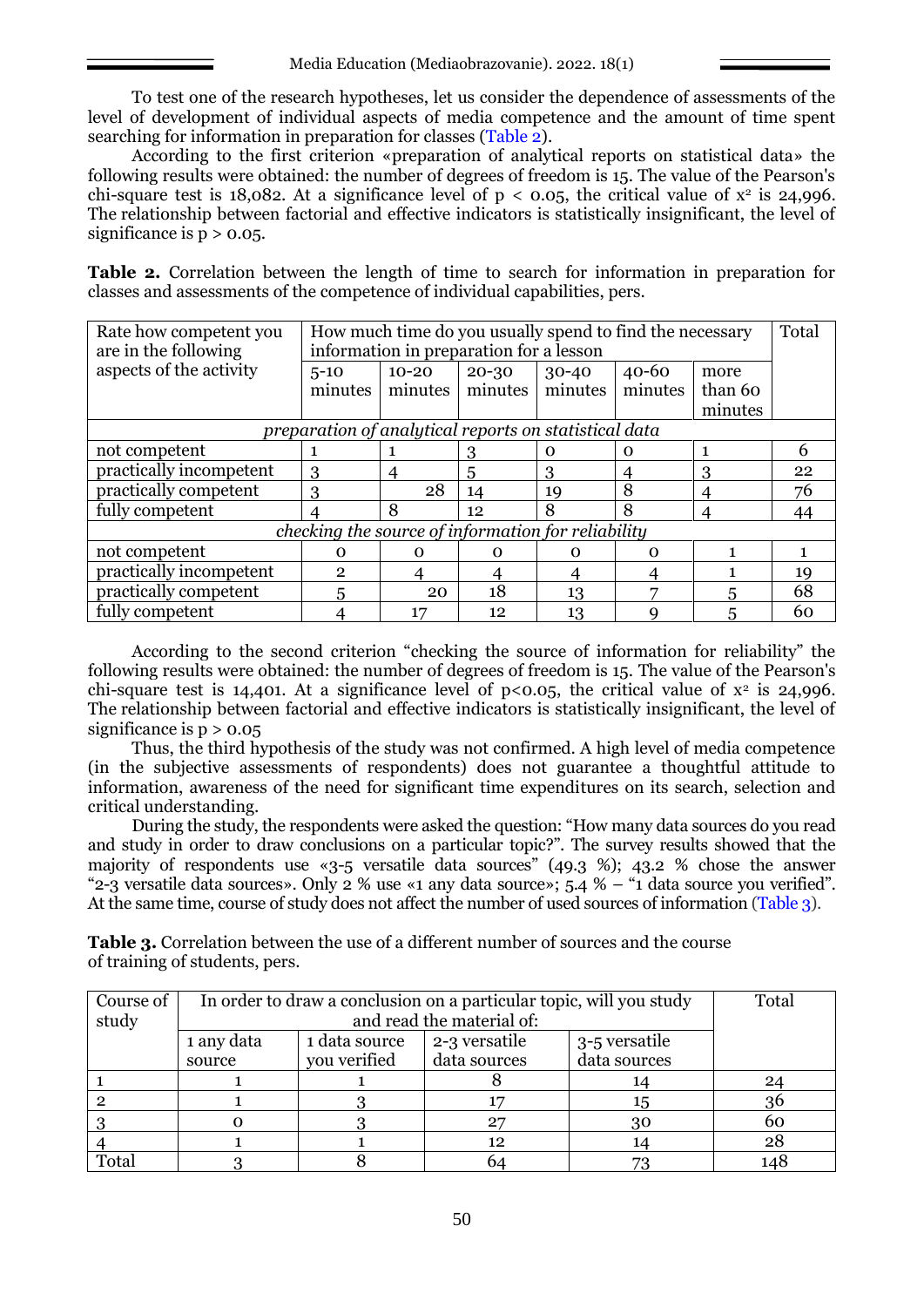The value of the Pearson's chi-square test is  $4,571$ . At a significance level of p<0.05, the critical value of  $x^2$  is 16,919. The relationship between factorial and effective indicators is statistically insignificant, the level of significance is  $p > 0.05$ . The results obtained indicate that the complication of educational activity with the transition to senior courses of study does not affect the behavioral models when working with information.

Only 45.9 % of the respondents believe that conditions have been created in the modern education system for the formation of media competence. Almost every third (29.1 %) is skeptical about the capabilities of the educational system in the formation of skills to find, evaluate and effectively use information in personal and professional activities.

The majority of respondents (49.3 %) believe that the presence of a test system is a key limitation of the formation of media competence in the higher education system. According to students, the test system limits the development of skills such as analyzing and evaluating information. The second most important limitation is the lack of special tasks that would be aimed at critical analysis of texts (26.4 %). Every fifth respondent (20.9 %) believes that the problem is the lack of an individual approach to the student on the part of the teacher.

Let us consider what forms of work with students can act as mechanisms for the formation of media competence in the higher education system. According to students, the priority forms of work can be: showing presentations, videos, films, special tasks, including the analysis of statistics, the formation of summary analytical tables (Table 4).

**Table 4.** Distribution of answers to the question: "What, in your opinion, will help to form media competence (the ability to find, evaluate and effectively use information in personal and professional activities) within the framework of training at a university?", %

| Answer options                           | It will help a lot | Will partly help | Will not help |
|------------------------------------------|--------------------|------------------|---------------|
| use of media technology (projectors,     | 46.6               | 49.3             | 4.1           |
| interactive whiteboards)                 |                    |                  |               |
| showing presentations, videos, films     | 62.8               | 35.8             | 1.4           |
| special tasks, including the analysis of | 66.2               | 30.4             | 3.4           |
| statistics, the formation of summary     |                    |                  |               |
| analytical tables                        |                    |                  |               |
| social networks                          | 45.3               | 47.9             | 6.8           |
| constant work on the Internet            | 44.6               | 50.7             | 4.7           |

Most of the respondents believe that the consumption of visual information (videos, films), as well as data analysis will contribute to the formation of media competence to the greatest extent. Social networks, constant work on the Internet also, according to students, will help in the formation of skills to search, use and evaluate information for personal and professional purposes.

#### **4. Conclusion**

Despite the fact that modern students have basic skills in working with media, interpretive/evaluative and practical-operational competencies are insufficiently formed. The results of the study showed that students have a low assessment of the possibilities of forming media competence in the higher education system in the Russian Federation. On the one hand, the test system of knowledge control, focused on memorizing information, limits the possibilities of forming a pedagogical request for the development of students' research competencies. On the other hand, students pay attention to the need to modernize the approach to independent work of students in universities. It is required to strengthen the focus of attention on tasks that provide critical analysis of texts, interpretation of media content.

It can be assumed that the insufficient level of students' media competence is due to the absence of strict requirements in preparation for classes, the need to refer to primary sources, and to conduct a comparative analysis. An indirect confirmation of this conclusion is the insufficient amount of time that a modern student spends looking for information in preparation for classes.

Promising areas in this context can be work with social networks, play, research and practiceoriented forms of educational activity. The focus of attention in organizing students' independent work should be shifted towards more complex activities, such as the preparation of infographics, analytical reports on statistical data, comparative analysis of media texts.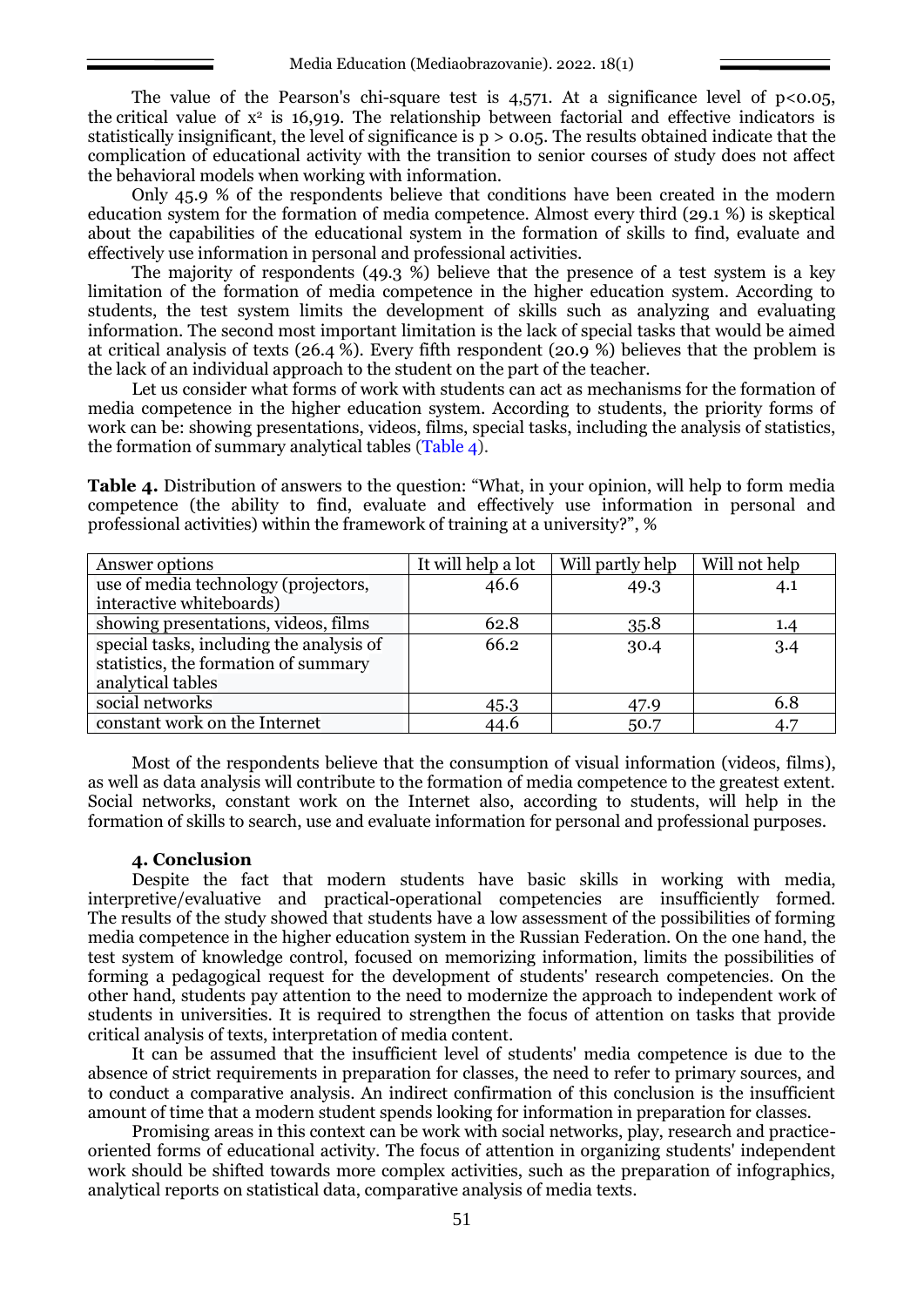#### **References**

<span id="page-6-1"></span>Al-[Msie'deen et al., 2021](#page-0-0) – *Al-Msie'deen, R., Blasi, A.H., Alsuwaiket, M.A.* (2021). Constructing a software requirements specification and design for electronic IT news magazine system. *International Journal of Advanced and Applied Sciences*. 8(11): 104-118. DOI: <https://doi.org/10.21833/ijaas.2021.11.014>

[Al-Sawy, 2021](#page-2-0) – *Al-Sawy, Y.M*. (2021). The role of electronic information resources in supporting scientific research at Northern Border University. *International Journal of Advanced and Applied Sciences*. 8(9): 43-49.

<span id="page-6-9"></span>[Banaji, Moreno-Almeida, 2021](#page-2-1) – *Banaji, S, Moreno-Almeida, C*. (2021). Politicizing participatory culture at the margins: The significance of class, gender and online media for the practices of youth networks in the MENA region. *Global Media and Communication*. 17(1): 121-142. DOI:<https://doi.org/10.1177/1742766520982029>

<span id="page-6-5"></span>[Blokh, 2016](#page-2-2) – *Blokh, E.A.* (2016). Sotsial'naya set' *VKontakte* kak faktor razvitiya mediakompetentsii podrostkov v ramkakh shkol'nogo press-tsentra [Social network *VKontakte* as a factor in the development of adolescents' media competence within the school press center]. *Mediasreda* – *Media Environment*. 11: 38-43. [in Russian]

<span id="page-6-10"></span>[Boronenko et al., 2017](#page-2-3) – *Boronenko, T.A., Kaisina, A.V., Fedotova, V.S.* (2017). Strategii mediaobrazovaniya: novye mediaformaty osveshcheniya rezul'tatov nauchno-issledovatel'skoi raboty studentov. [Media education strategies: new media formats for covering the results of students' research work]. *Mediaobrazovanie* – *Media education*. 3: 15-26. [in Russian]

<span id="page-6-7"></span>[Choi, 2021](#page-1-0) – *Choi, S*. (2021). News gap in a digital news environment: Calibrating editorial importance from user-rated news quality and identifying user characteristics that close the news gap. *New Media & Society*. 23(12): 3677-3701. DOI:<https://doi.org/10.1177/1461444821999037>

[Fedorov, 2010](#page-1-1) – *Fedorov, A.V.* (2010). Slovar' terminov po mediaobrazovaniyu, mediapedagogike, mediagramotnosti, mediakompetentnosti. [Glossary of terms on media education, media pedagogy, media literacy, media competence]. Taganrog. [in Russian]

<span id="page-6-6"></span>[Fedorov, 2013](#page-1-2) – *Fedorov, A.V.* (2013). Models of media education: Secular and Theological. *Magister Dixit.* 4: 231-247.

<span id="page-6-3"></span>[Frolova et al., 2020](#page-1-3) – *Frolova, E.V., Rogach, O.V., Ryabova, T.M.* (2020). Digitalization of education in modern scientific discourse: New trends and risks analysis. *European Journal of Contemporary Education.* 9(2): 331-336. DOI: 10.13187/ejced.2020.2.331

<span id="page-6-8"></span>[Frolova, Rogach, 2021](#page-2-4) – *Frolova, E.V., Rogach, O.V.* (2021). Digitalization of higher education: advantages and disadvantages in student assessments. *European Journal of Contemporary Education.* 10(3): 616-625. DOI: [10.13187/ejced.2021.3.616](http://dx.doi.org/10.13187/ejced.2021.3.616)

<span id="page-6-0"></span>[Genedy, 2021](#page-0-1) – *Genedy, L.M.S.* (2021). The implementation of smartphones in the instructional process in the views of the female students at Hail University. *International Journal of Advanced and Applied Sciences.* 8(11): 30-36. DOI:<https://doi.org/10.21833/ijaas.2021.11.004>

[Goncharova, 2012](#page-2-5) – *Goncharova, T.M.* (2012). Pedagogicheskie usloviya uspeshnoi realizatsii praktiko-orientirovannoi modeli formirovaniya mediakompetentnosti studentov vuzov [Pedagogical conditions for the successful implementation of a practice-oriented model of the formation of media competence of university students]. *Vestnik Yuzhno-Ural'skogo gosudarstvennogo gumanitarno-pedagogicheskogo universiteta*. 7: 38-44. [in Russian]

<span id="page-6-2"></span>[Ho et al., 2021](#page-0-2) – *Ho, T.T.Q., Huynh, S.V., Chi, V.L.T.* (2021). Impact of problematic Facebook use, loneliness, and poor sleep quality on mental health. *International Journal of Advanced and Applied Sciences*. 8(9): 112-118. DOI:<https://doi.org/10.21833/ijaas.2021.09.015>

[Jenson, Droumeva, 2017](#page-2-6) – *Jenson, J., Droumeva, M.* (2017). Revisiting the media generation: Youth media use and computational literacy instruction. E-*Learning and Digital Media.* 14(4): 212-225. DOI[: 10.1177/2042753017731357](https://doi.org/10.1177/2042753017731357)

[Jormand et al., 2021](#page-0-3) – *Jormand, H., Bashirian, S., Barati, M., Khazaei, S., Jenabi, E., Zareian, S.A.* (2021). Qualitative study on people's experiences of Covid-19 media literacy. *Media literacy and academic research*. 4(1): 38-52

<span id="page-6-4"></span>[Kamalodeen et al., 2021](#page-2-7) – *Kamalodeen, V.J., Ramsawak-Jodha, N., Figaro-Henry, S., Jaggernauth Sh.J., Dedovets Zh*. (2021). Designing gamification for geometry in elementary schools: insights from the designers. *Smart Learn. Environ.* 8(36). DOI: [https://doi.org/10.1186/](https://doi.org/10.1186/s40561-021-00181-8) [s40561-021-00181-8](https://doi.org/10.1186/s40561-021-00181-8)

[Kamenev et al., 2019](#page-1-4) – *Kamenev, R.V., Krasheninnikov, V.V., Trotskaya, A.I.* (2019). Mediaobrazovanie i professional'naya podgotovka pedagogov. [Media education and professional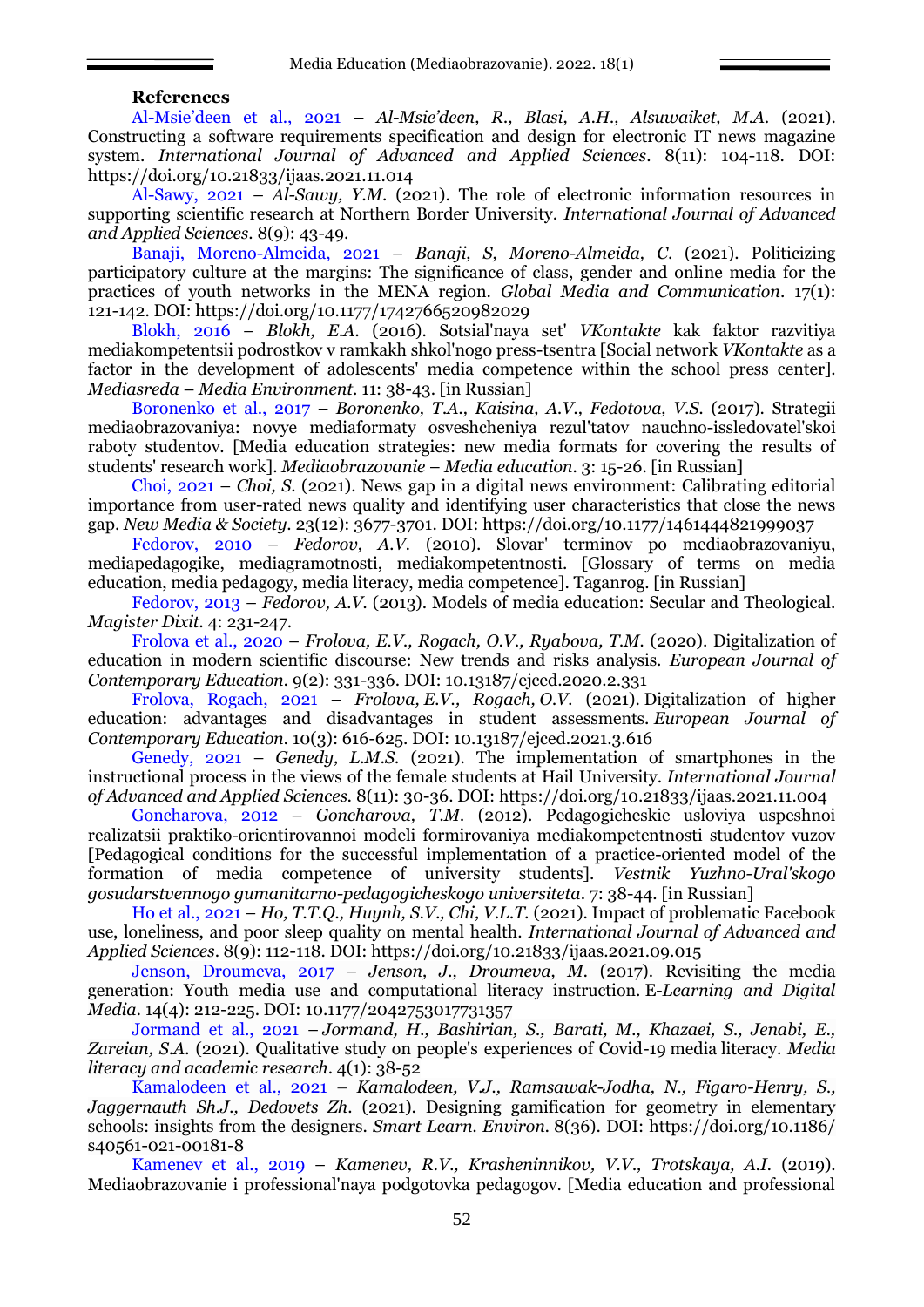training of teachers]. *Vestnik Nizhnevartovskogo gosudarstvennogo universiteta*. 1: 65-71. [in Russian]

<span id="page-7-0"></span>[Khalil, Storie, 2021](#page-2-8) – *Khalil, A., Storie, L.K.* (2021). Social media and connective action: The case of the Saudi women's movement for the right to drive. *New Media & Society.* 23(10): 3038-3061. DOI:<https://doi.org/10.1177/1461444820943849>

[Konkov, 2019](#page-1-5) – *Konkov, S.V*. (2019). Vzaimosvyaz' kriticheskogo myshleniya i mediakompetentnosti. [The relationship between critical thinking and media competence]. *Ekonomika i biznes: teoriya i praktika.* 1: 126-128. DOI: 10.24411/2411-0450-2019-10314. [in Russian]

<span id="page-7-5"></span>[Kuatbekov et al., 2021](#page-2-9) – *Kuatbekov, A., Vershitskaya, E., Kosareva, I., Ananishnev, V.*  (2021). E-Learning as a basis for the development of media competences in students. *Journal of Information Science. DOI:<https://doi.org/10.1177/01655515211040656>* 

<span id="page-7-6"></span>[Lugovsky, Koh, 2018](#page-2-10) – *Lugovsky, V.A., Koh, M.N.* (2018). Issledovatel'skie metody obucheniya kak sredstvo razvitiya mediakompetentnosti obuchayushchikhsya v vuze. [Research methods of teaching as a means of developing the media competence of students at a university]. *Azimut nauchnykh issledovanii: pedagogika i psikhologiya*. 7(24): 143-146. [in Russian]

<span id="page-7-12"></span>[Mäkinen, 2021](#page-2-11) – *Mäkinen, K.* (2021). Resilience and vulnerability: Emotional and affective labour in mom blogging. *New Media & Society*. 23(10): 2964-2978. DOI: [https://doi.org/10.1177/](https://doi.org/10.1177/1461444820941196) [1461444820941196](https://doi.org/10.1177/1461444820941196)

[Mavropulo, Muryukina, 2018](#page-2-12) – *Mavropulo, O., Muryukina, E.* (2018). Psychological characteristics indicators of media competence. *Media education*. 1: 95-100.

<span id="page-7-10"></span>[Morozova, 2015](#page-2-13) – *Morozova, A.A.* (2015). Sotsial'nye seti v mediaobrazovatel'noi praktike: mnenie ekpertov [Social networks in media education practice: the opinion of experts]. *Innovatsii v sisteme vysshego obrazovaniya materialy VI Vserossiiskoi nauchno-metodicheskoi konferentsii*. Chelyabinsk: 24-31. [in Russian]

<span id="page-7-11"></span>[Paßmann, Schubert, 2021](#page-2-14) – *Paßmann, J., Schubert, C.* (2021). Liking as taste making: Social media practices as generators of aesthetic valuation and distinction. *New Media & Society*. 23(10): 2947-2963. DOI:<https://doi.org/10.1177/1461444820939458>

<span id="page-7-8"></span>[Pereira, Moura, 2019](#page-1-6) – *Pereira, S., Moura, P.* (2019). Assessing media literacy competences: A study with Portuguese young people. *Autism*. 34(1): 678-689. DOI: [https://doi.org/10.1177/](https://doi.org/10.1177/1362361316671845) [1362361316671845](https://doi.org/10.1177/1362361316671845)

<span id="page-7-2"></span>[Schwarzenegger, 2020](#page-1-7) – *Schwarzenegger, C.* (2020). Personal epistemologies of the media: Selective criticality, pragmatic trust, and competence–confidence in navigating media repertoires in the digital age. *New Media & Society.* 22(2): 361-377. DOI: [https://doi.org/10.1177/14614](https://doi.org/10.1177/1461444819856919) [44819856919](https://doi.org/10.1177/1461444819856919)

<span id="page-7-4"></span>[Tian et al., 2021](#page-1-8) – *Tian, Y., Yang, J., Chuenterawong, P.* (2021). Share or not? Effects of stereotypes on social media engagement using the stereotype content model. *Journalism practice.*  DOI: <https://doi.org/10.1080/17512786.2021.1927804>

[Tikhonova et al., 2019](#page-2-15) – *Tikhonova, O.V., Azizyan, I.A., Grechushkina, N.V.* (2019). Ways to improve the quality of training in higher education based on the analysis of students' attitudes towards extracurricular independent work. *Prospects for Science and Education.* 5(41): 98-116.

<span id="page-7-1"></span>[Troyanskaya, 2014](#page-1-9) – *Troyanskaya, S.L* (2014). The media competence of a person in the educational process. *Lifelong learning: continuing education for sustainable development.* 12(1): 156-159.

<span id="page-7-3"></span>[Van der Meer, Hameleers, 2021](#page-1-10) – *Van der Meer T.G.L.A., Hameleers M*. (2021). Fighting biased news diets: Using news media literacy interventions to stimulate online cross-cutting media exposure patterns. *New Media & Society*. 23(11): 3156-3178. DOI: https://doi.org/ [10.1177/1461444820946455](https://doi.org/10.1177/1461444820946455)

<span id="page-7-7"></span>[Vetrova et al., 2019](#page-2-16) – *Vetrova, E.A., Kabanova, E.E., Medvedeva, N.V., Jukova, E.E.* (2019). Management of educational services promotion in the field of higher education (the example of "Russian State Social University"). *European Journal of Contemporary Education*. 2(8): 370-377. DOI:<https://doi.org/10.13187/ejced.2019.2.370>

<span id="page-7-9"></span>[Vinichenko et al., 2020](#page-2-17) – *Vinichenko, M.V., Rybakova, M.V., Vinogradova, M.V., Malyshev, M.A., Maksimov A.A.* (2020). The effect of digital economy and artificial intelligence on the participants of the school educational process. *Propositos y Representaciones*. 8(SPE2): e694. DOI:<http://dx.doi.org/10.20511/pyr2020.v8nSPE2.694>